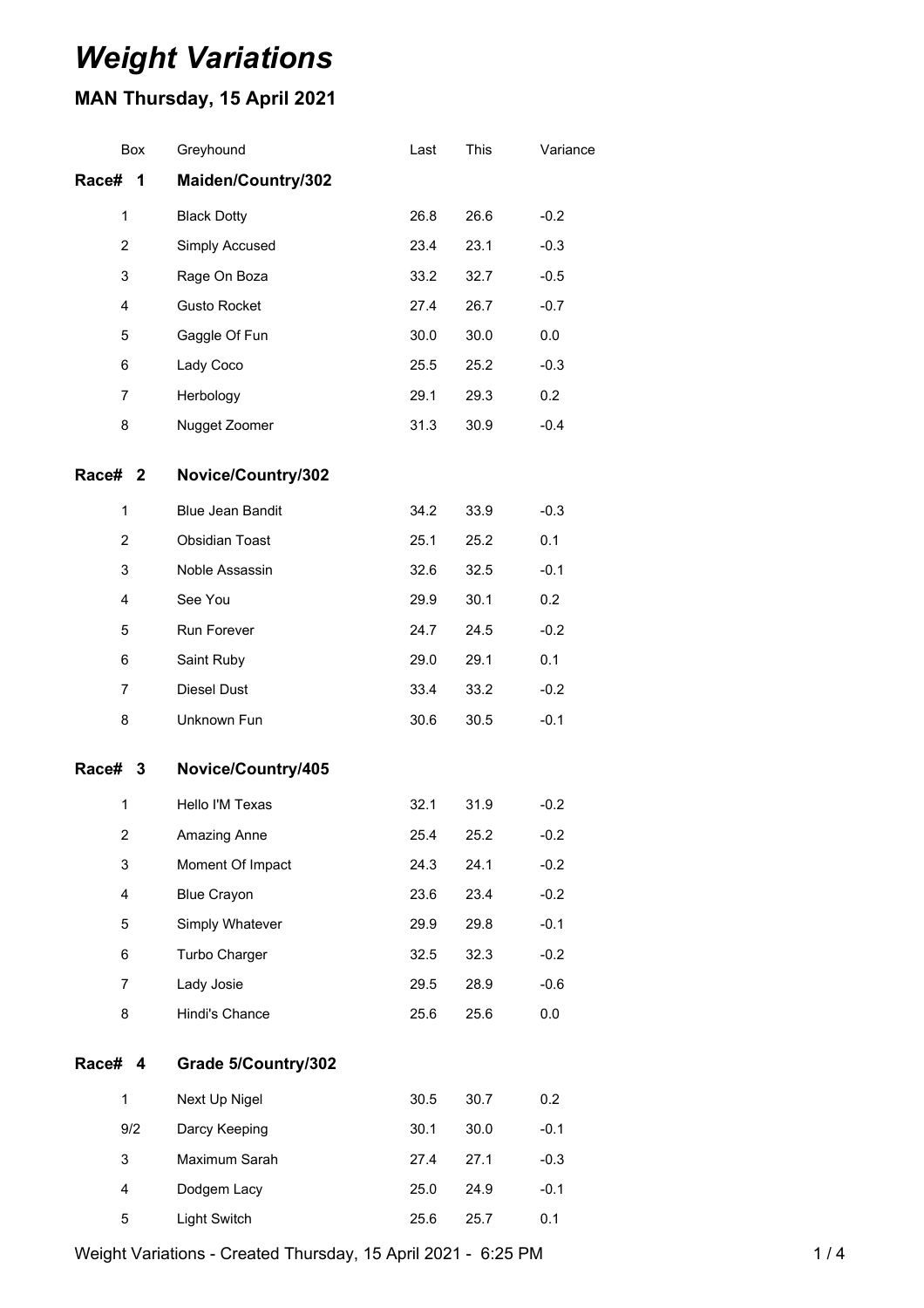## **MAN Thursday, 15 April 2021**

|         | Box                     | Greyhound                    | Last | This | Variance |
|---------|-------------------------|------------------------------|------|------|----------|
|         | 6                       | Tainted                      | 31.8 | 31.7 | $-0.1$   |
|         | 7                       | Indigenous Lee               | 24.2 | 23.9 | $-0.3$   |
|         | 8                       | Another Quid                 | 31.9 | 31.6 | $-0.3$   |
| Race# 5 |                         | Mixed 4/5/Country/405        |      |      |          |
|         | $\mathbf{1}$            | Sleepy George                | 32.4 | 32.3 | $-0.1$   |
|         | $\overline{2}$          | Westdale Utah                | 34.8 | 34.7 | $-0.1$   |
|         | 3                       | Dodgem Marley                | 28.0 | 27.8 | $-0.2$   |
|         | $\overline{\mathbf{4}}$ | Incredible Ninja             | 32.0 | 31.9 | $-0.1$   |
|         | 5                       | Phantom Monelli              | 36.1 | 36.0 | $-0.1$   |
|         | 6                       | Smooth Operator              | 31.0 | 31.2 | 0.2      |
|         | $\overline{7}$          | Herekino Fun                 | 29.7 | 29.8 | 0.1      |
|         | 8                       | Minnie's Monelli             | 28.6 | 28.5 | $-0.1$   |
| Race# 6 |                         | Grade 5/Country/490          |      |      |          |
|         | 1                       | Chasing Jason                | 33.7 | 33.9 | 0.2      |
|         | $\overline{2}$          | Virginia Gundi               | 29.0 | 29.1 | 0.1      |
|         | 3                       | Sea Bass                     | 32.8 | 32.3 | $-0.5$   |
|         | 4                       | <b>Flying Fox</b>            | 32.1 | 31.8 | $-0.3$   |
|         | 5                       | Asclepius                    | 32.2 | 32.2 | 0.0      |
|         | 6                       | Westdale Ryker               | 34.9 | 34.6 | $-0.3$   |
|         | $\overline{7}$          | One Times Square             | 28.0 | 28.2 | 0.2      |
|         | 8                       | <b>Weblec Bliss</b>          | 25.2 | 25.2 | 0.0      |
| Race# 7 |                         | Free For All (s)/Country/302 |      |      |          |
|         | $\mathbf{1}$            | Max Flash                    | 31.5 | 31.9 | 0.4      |
|         | $\overline{c}$          | Just Terminal                | 32.9 | 33.1 | 0.2      |
|         | 3                       | Wild Tony                    | 32.5 | 32.6 | 0.1      |
|         | 4                       | Oriental Owen                | 31.8 | 31.9 | 0.1      |
|         | 5                       | Rolleston                    | 25.3 | 25.5 | 0.2      |
|         | 6                       | Angelo's Entity              | 30.5 | 30.4 | $-0.1$   |
|         | $\overline{7}$          | <b>Bundi Banner</b>          | 32.4 | 32.4 | 0.0      |
|         | 8                       | Zipping Fergus               | 35.7 | 34.6 | $-1.1$   |
| Race# 8 |                         | Mixed 5/6/Country/405        |      |      |          |
|         | 1                       | Go Gettem Fab                | 39.2 | 39.7 | 0.5      |
|         | $\overline{2}$          | Tap Out Gough                | 30.2 | 30.0 | $-0.2$   |
|         | 3                       | <b>Simply Critical</b>       | 26.3 | 26.1 | $-0.2$   |
|         |                         |                              |      |      |          |

Weight Variations - Created Thursday, 15 April 2021 - 6:25 PM 2 / 4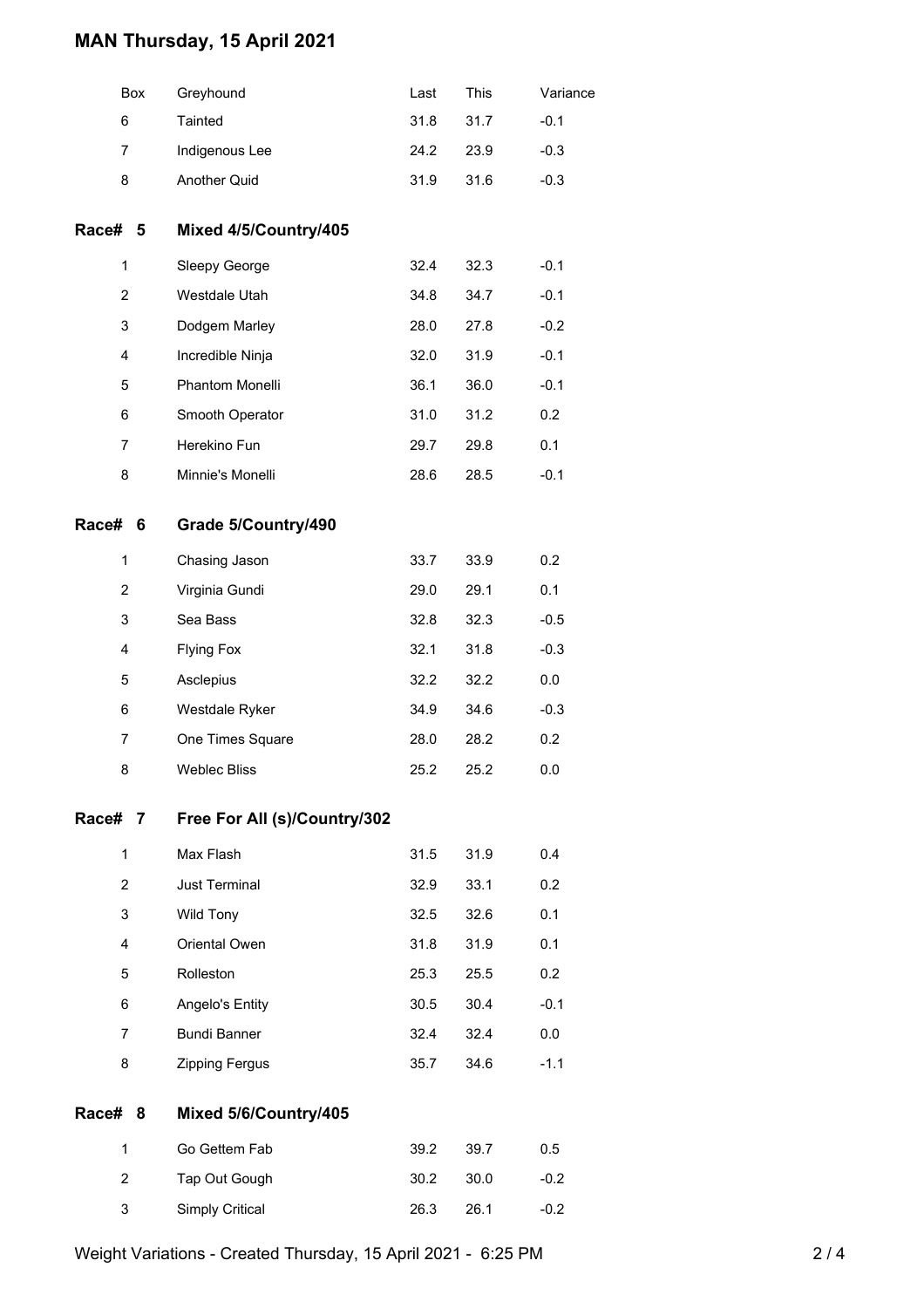### **MAN Thursday, 15 April 2021**

| <b>Box</b> | Greyhound          | Last | This | Variance |
|------------|--------------------|------|------|----------|
| 4          | <b>Shot Maker</b>  | 26.6 | 26.2 | $-0.4$   |
| 5          | Sobbing Monelli    | 28.6 | 28.5 | $-0.1$   |
| 6          | <b>Ruby Doobie</b> | 25.4 | 25.3 | $-0.1$   |
| 7          | Scary Fun          | 28.1 | 27.8 | $-0.3$   |
| 8          | My Way             | 31.7 | 31.4 | $-0.3$   |

#### **Race# 9 Grade 6/Country/302**

| 1 | She's A Wildling        | 29.8 | 29.7 | $-0.1$           |
|---|-------------------------|------|------|------------------|
| 2 | Where's The Girl        | 25.9 | 25.6 | $-0.3$           |
| 3 | <b>Thunder Boom</b>     | 37.5 | 37.6 | 0.1              |
| 4 | Domino Beach            | 26.0 | 25.8 | $-0.2$           |
| 5 | Any Excuse              | 29.5 | 29.3 | $-0.2$           |
| 6 | Pinch Me                | 29.4 | 29.6 | 0.2 <sub>0</sub> |
| 7 | <b>Productive Guess</b> | 25.9 | 26.1 | 0.2              |
| 8 | <b>Winlock Winner</b>   | 28.9 | 29.0 | 0.1              |

#### **Race# 10 Grade 6/Country/405**

| 1   | <b>Blazing Lizzie</b> | 28.1 | 28.1 | 0.0    |
|-----|-----------------------|------|------|--------|
| 2   | World Love            | 26.6 | 26.1 | $-0.5$ |
| 9/3 | Expect A Spring       | 26.6 | 26.5 | $-0.1$ |
| 4   | Galazio               | 27.6 | 27.7 | 0.1    |
| 5   | Maybe A Gunn          | 34.0 | 34.1 | 0.1    |
| 6   | Jive And Jake         | 29.0 | 29.2 | 0.2    |
| 7   | <b>Baby Shark</b>     | 25.7 | 25.6 | $-0.1$ |
| 8   | Be Seeing You         | 25.5 | 25.7 | 0.2    |

### **Race# 11 Mixed 4/5/Country/302**

| 1   | Dandalup Magic  | 27.3 | 27.5 | 0.2 <sub>0</sub> |
|-----|-----------------|------|------|------------------|
| 2   | Reggie Keeping  | 33.3 | 33.2 | $-0.1$           |
| 3   | Ping Magic      | 32.1 | 32.4 | 0.3              |
| 4   | Kingsbrae Cindy | 26.0 | 25.7 | $-0.3$           |
| 5   | Junk Yard Patch | 30.3 | 30.1 | $-0.2$           |
| 6   | More Diamonds   | 27.5 | 27.3 | $-0.2$           |
| 9/7 | Lots Of Spots   | 26.4 | 26.4 | 0.0              |
| 8   | Jay's Double    | 34.2 | 34.1 | $-0.1$           |

#### **Race# 12 Mixed 5/6/Country/490**

| King Ranji |  | -32.4 | $-0.3$ |
|------------|--|-------|--------|
|------------|--|-------|--------|

Weight Variations - Created Thursday, 15 April 2021 - 6:25 PM 3/4